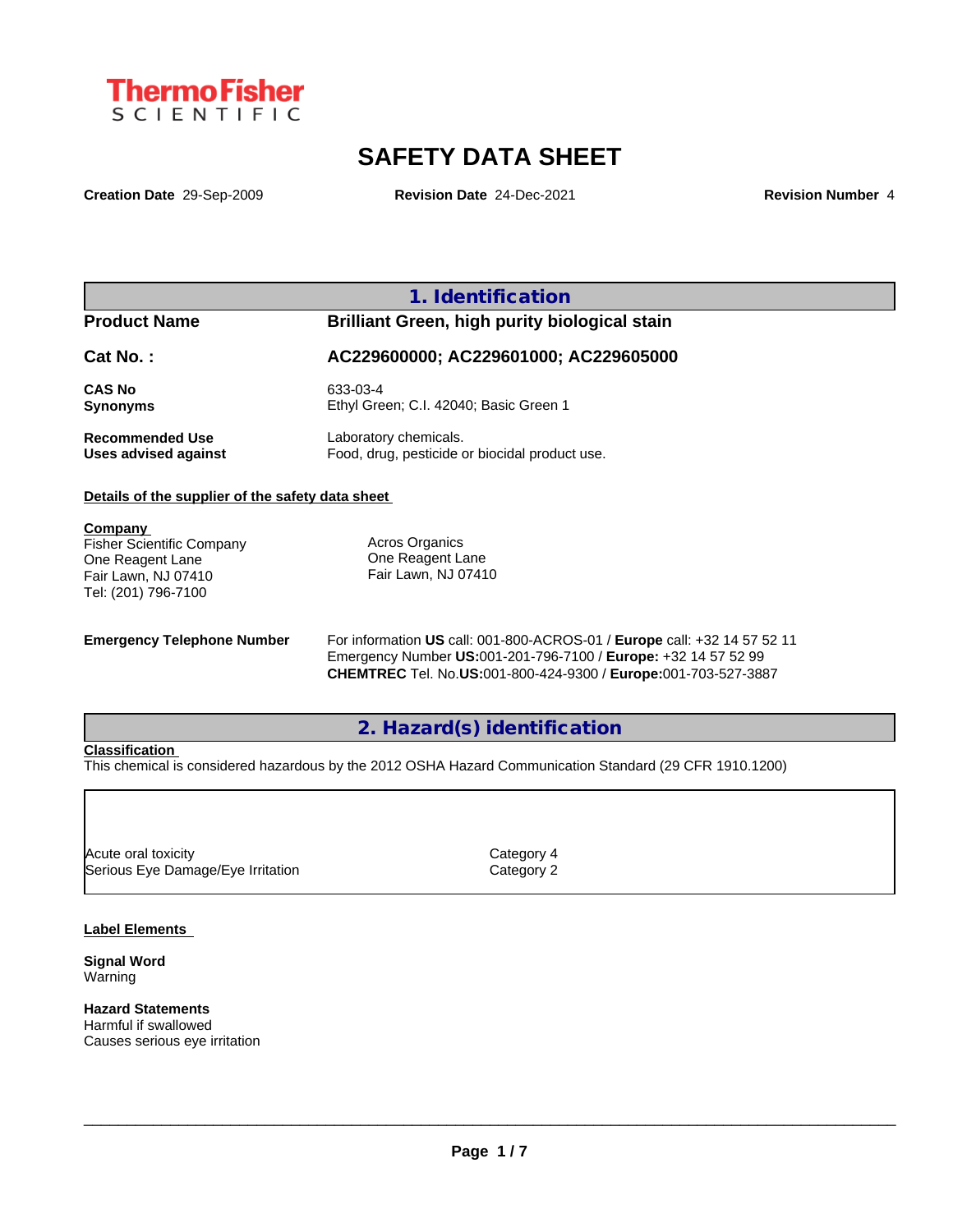

### **Precautionary Statements**

#### **Prevention**

Wash face, hands and any exposed skin thoroughly after handling

Do not eat, drink or smoke when using this product

Wear eye/face protection

#### **Eyes**

IF IN EYES: Rinse cautiously with water for several minutes. Remove contact lenses, if present and easy to do. Continue rinsing If eye irritation persists: Get medical advice/attention

#### **Ingestion**

IF SWALLOWED: Call a POISON CENTER or doctor/physician if you feel unwell

### Rinse mouth

#### **Disposal**

Dispose of contents/container to an approved waste disposal plant

**Hazards not otherwise classified (HNOC)**

None identified

### **3. Composition/Information on Ingredients**

|                     | <b>Component</b>                                                                                                   | <b>CAS No</b>         | Weight % |  |  |  |
|---------------------|--------------------------------------------------------------------------------------------------------------------|-----------------------|----------|--|--|--|
|                     | C.I. Basic green 1<br>633-03-4<br>100                                                                              |                       |          |  |  |  |
|                     |                                                                                                                    |                       |          |  |  |  |
|                     |                                                                                                                    | 4. First-aid measures |          |  |  |  |
| <b>Eve Contact</b>  | Rinse immediately with plenty of water, also under the eyelids, for at least 15 minutes. Get<br>medical attention. |                       |          |  |  |  |
| <b>Skin Contact</b> | Wash off immediately with plenty of water for at least 15 minutes. Get medical attention if<br>symptoms occur.     |                       |          |  |  |  |

### **Ingestion Do NOT** induce vomiting. Call a physician or poison control center immediately.

| Most important symptoms and | No information available. |
|-----------------------------|---------------------------|
| effects                     |                           |
| <b>Notes to Physician</b>   | Treat symptomatically     |

### **5. Fire-fighting measures**

| <b>Suitable Extinguishing Media</b> | Water spray, carbon dioxide (CO2), dry chemical, alcohol-resistant foam. |
|-------------------------------------|--------------------------------------------------------------------------|
| Unsuitable Extinguishing Media      | No information available                                                 |
| <b>Flash Point</b><br>Method -      | No information available<br>No information available                     |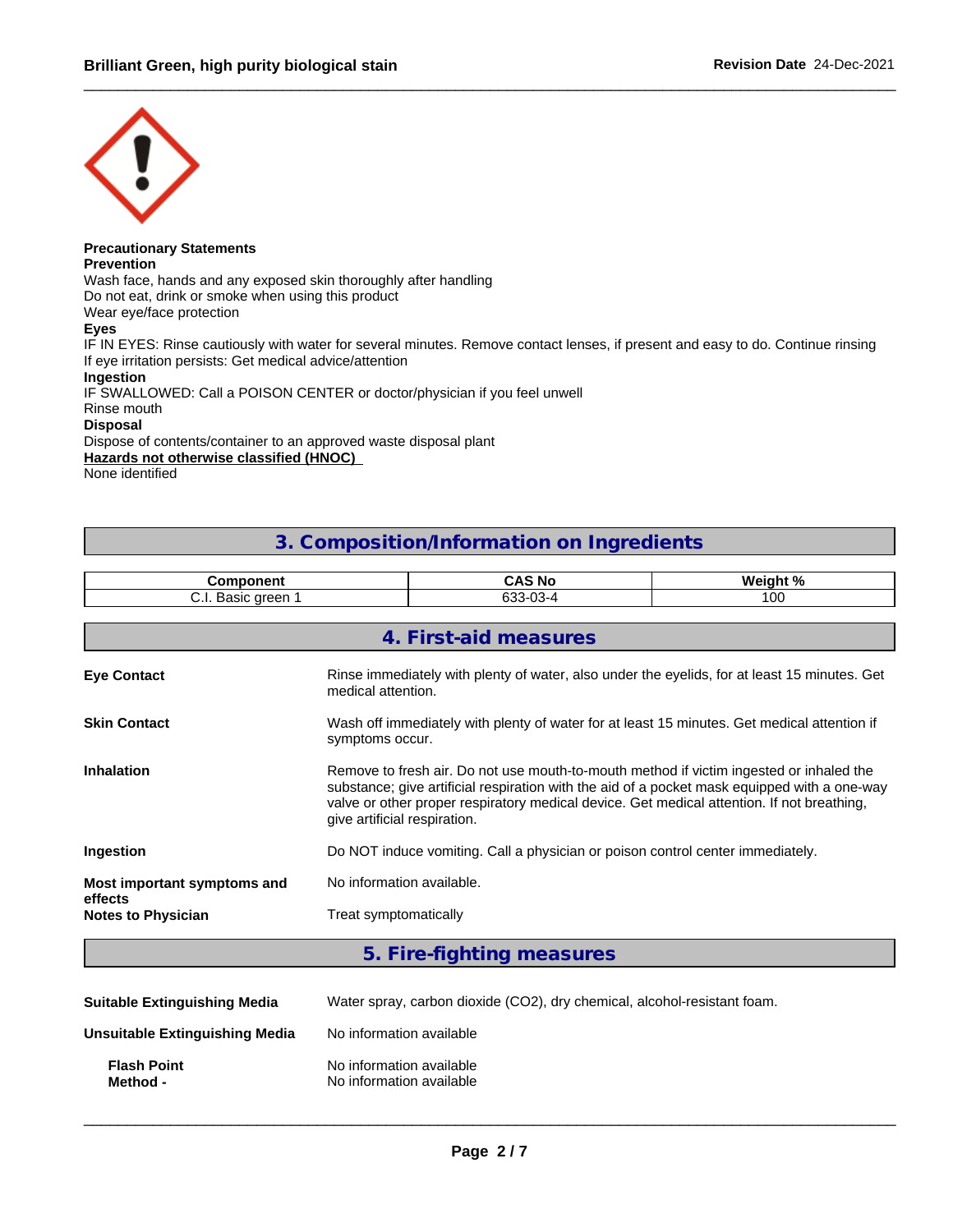| Autoignition Temperature<br><b>Explosion Limits</b>              | No information available |
|------------------------------------------------------------------|--------------------------|
| <b>Upper</b>                                                     | No data available        |
| Lower                                                            | No data available        |
| <b>Sensitivity to Mechanical Impact No information available</b> |                          |
| Sensitivity to Static Discharge No information available         |                          |

#### **Specific Hazards Arising from the Chemical**

Thermal decomposition can lead to release of irritating gases and vapors. Keep product and empty container away from heat and sources of ignition.

#### **Hazardous Combustion Products**

Nitrogen oxides (NOx). Carbon monoxide (CO). Carbon dioxide (CO2). Sulfur oxides.

#### **Protective Equipment and Precautions for Firefighters**

As in any fire, wear self-contained breathing apparatus pressure-demand, MSHA/NIOSH (approved or equivalent) and full protective gear.

| NFPA                                                                                                                                                                                                            |                                            |                                                                                                                                                 |                                                                                                                                                                                      |  |  |  |  |  |  |
|-----------------------------------------------------------------------------------------------------------------------------------------------------------------------------------------------------------------|--------------------------------------------|-------------------------------------------------------------------------------------------------------------------------------------------------|--------------------------------------------------------------------------------------------------------------------------------------------------------------------------------------|--|--|--|--|--|--|
| <b>Health</b><br>2                                                                                                                                                                                              | Flammability<br>1                          | <b>Instability</b><br>0                                                                                                                         | <b>Physical hazards</b><br>N/A                                                                                                                                                       |  |  |  |  |  |  |
|                                                                                                                                                                                                                 |                                            |                                                                                                                                                 |                                                                                                                                                                                      |  |  |  |  |  |  |
|                                                                                                                                                                                                                 | 6. Accidental release measures             |                                                                                                                                                 |                                                                                                                                                                                      |  |  |  |  |  |  |
| <b>Personal Precautions</b>                                                                                                                                                                                     | with eyes. Avoid dust formation.           |                                                                                                                                                 | Use personal protective equipment as required. Ensure adequate ventilation. Avoid contact                                                                                            |  |  |  |  |  |  |
| <b>Environmental Precautions</b>                                                                                                                                                                                |                                            | Avoid release to the environment.                                                                                                               |                                                                                                                                                                                      |  |  |  |  |  |  |
| Methods for Containment and Clean Sweep up and shovel into suitable containers for disposal. Avoid dust formation.<br>Up                                                                                        |                                            |                                                                                                                                                 |                                                                                                                                                                                      |  |  |  |  |  |  |
|                                                                                                                                                                                                                 | 7. Handling and storage                    |                                                                                                                                                 |                                                                                                                                                                                      |  |  |  |  |  |  |
| <b>Handling</b>                                                                                                                                                                                                 |                                            |                                                                                                                                                 | Wear personal protective equipment/face protection. Ensure adequate ventilation. Avoid<br>dust formation. Avoid contact with skin, eyes or clothing. Avoid ingestion and inhalation. |  |  |  |  |  |  |
| Storage.                                                                                                                                                                                                        | Materials. Strong oxidizing agents.        | Keep containers tightly closed in a dry, cool and well-ventilated place. Incompatible                                                           |                                                                                                                                                                                      |  |  |  |  |  |  |
|                                                                                                                                                                                                                 | 8. Exposure controls / personal protection |                                                                                                                                                 |                                                                                                                                                                                      |  |  |  |  |  |  |
| <b>Exposure Guidelines</b>                                                                                                                                                                                      |                                            | This product does not contain any hazardous materials with occupational exposure<br>limitsestablished by the region specific regulatory bodies. |                                                                                                                                                                                      |  |  |  |  |  |  |
| <b>Engineering Measures</b>                                                                                                                                                                                     |                                            | and safety showers are close to the workstation location.                                                                                       | Ensure adequate ventilation, especially in confined areas. Ensure that eyewash stations                                                                                              |  |  |  |  |  |  |
| <b>Personal Protective Equipment</b>                                                                                                                                                                            |                                            |                                                                                                                                                 |                                                                                                                                                                                      |  |  |  |  |  |  |
| Wear appropriate protective eyeglasses or chemical safety goggles as described by<br><b>Eye/face Protection</b><br>OSHA's eye and face protection regulations in 29 CFR 1910.133 or European Standard<br>EN166. |                                            |                                                                                                                                                 |                                                                                                                                                                                      |  |  |  |  |  |  |
| Skin and body protection                                                                                                                                                                                        |                                            | Wear appropriate protective gloves and clothing to prevent skin exposure.                                                                       |                                                                                                                                                                                      |  |  |  |  |  |  |
| <b>Respiratory Protection</b>                                                                                                                                                                                   |                                            | No protective equipment is needed under normal use conditions.                                                                                  |                                                                                                                                                                                      |  |  |  |  |  |  |
| <b>Hygiene Measures</b>                                                                                                                                                                                         |                                            | Handle in accordance with good industrial hygiene and safety practice.                                                                          |                                                                                                                                                                                      |  |  |  |  |  |  |
|                                                                                                                                                                                                                 |                                            |                                                                                                                                                 |                                                                                                                                                                                      |  |  |  |  |  |  |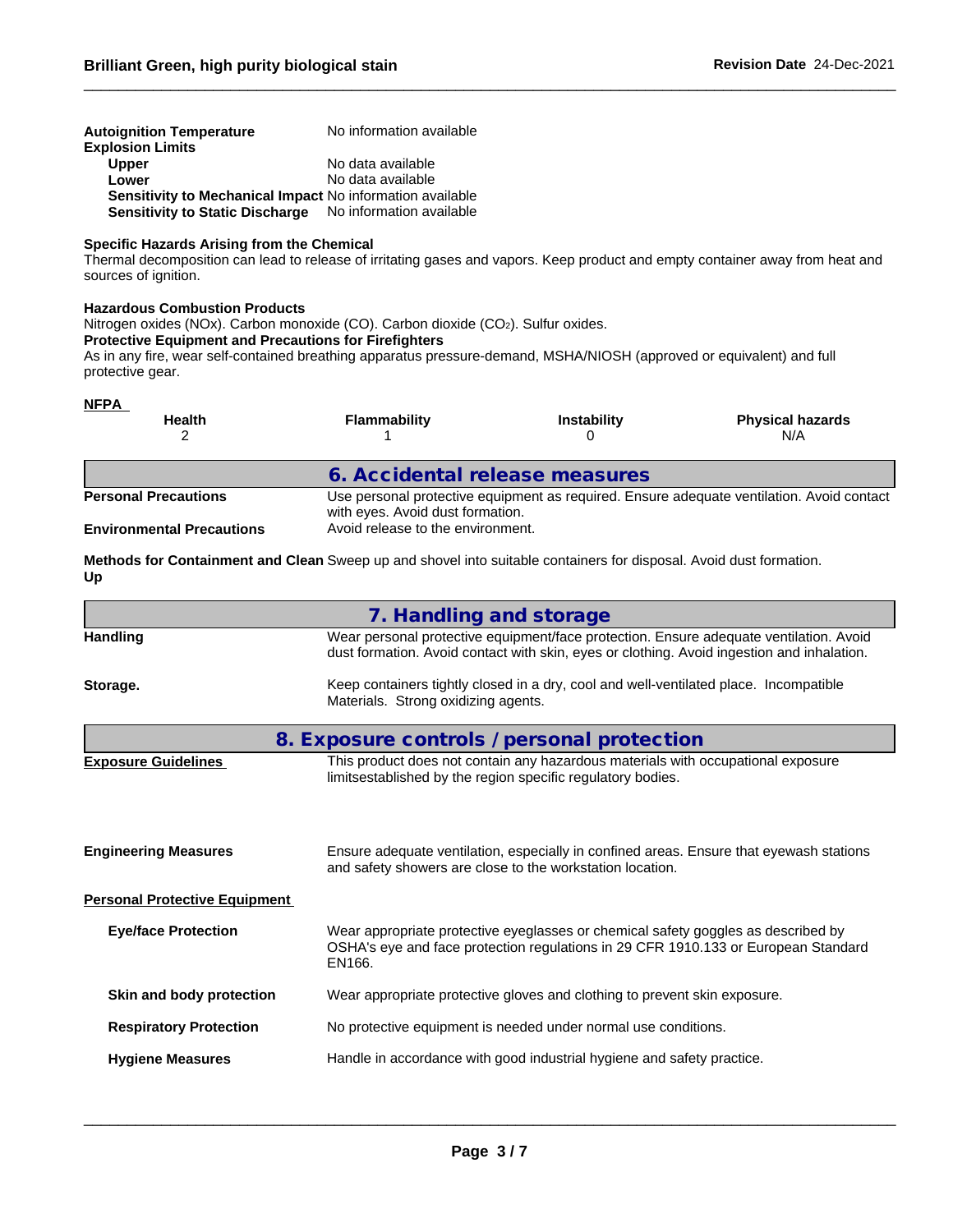|                                         | 9. Physical and chemical properties                             |
|-----------------------------------------|-----------------------------------------------------------------|
| <b>Physical State</b>                   | Powder Solid                                                    |
| Appearance                              | Green                                                           |
| Odor                                    | Odorless                                                        |
| <b>Odor Threshold</b>                   | No information available                                        |
| рH                                      | 3.9 1% aq. sol                                                  |
| <b>Melting Point/Range</b>              | 180 °C / 356 °F                                                 |
| <b>Boiling Point/Range</b>              | No information available                                        |
| <b>Flash Point</b>                      | No information available                                        |
| <b>Evaporation Rate</b>                 | Not applicable                                                  |
| <b>Flammability (solid,gas)</b>         | No information available                                        |
| <b>Flammability or explosive limits</b> |                                                                 |
| <b>Upper</b>                            | No data available                                               |
| Lower                                   | No data available                                               |
| <b>Vapor Pressure</b>                   | No information available                                        |
| <b>Vapor Density</b>                    | Not applicable                                                  |
| <b>Specific Gravity</b>                 | No information available                                        |
| <b>Solubility</b>                       | No information available                                        |
| Partition coefficient; n-octanol/water  | No data available                                               |
| <b>Autoignition Temperature</b>         | No information available                                        |
| <b>Decomposition Temperature</b>        | 200 °C                                                          |
| <b>Viscosity</b>                        | Not applicable                                                  |
| <b>Molecular Formula</b>                | C <sub>27</sub> H <sub>34</sub> N <sub>2</sub> O <sub>4</sub> S |
| <b>Molecular Weight</b>                 | 482.64                                                          |

# **10. Stability and reactivity**

| <b>Reactive Hazard</b>          | None known, based on information available                                                                        |
|---------------------------------|-------------------------------------------------------------------------------------------------------------------|
| <b>Stability</b>                | Stable under normal conditions.                                                                                   |
| <b>Conditions to Avoid</b>      | Avoid dust formation. Incompatible products. Excess heat.                                                         |
| <b>Incompatible Materials</b>   | Strong oxidizing agents                                                                                           |
|                                 | Hazardous Decomposition Products Nitrogen oxides (NOx), Carbon monoxide (CO), Carbon dioxide (CO2), Sulfur oxides |
| <b>Hazardous Polymerization</b> | Hazardous polymerization does not occur.                                                                          |
| <b>Hazardous Reactions</b>      | None under normal processing.                                                                                     |

**11. Toxicological information**

**Acute Toxicity**

| <b>Product Information</b><br><b>Component Information</b>                                 |                          |                                                                                          |              |             |               |
|--------------------------------------------------------------------------------------------|--------------------------|------------------------------------------------------------------------------------------|--------------|-------------|---------------|
| <b>Toxicologically Synergistic</b><br><b>Products</b>                                      | No information available |                                                                                          |              |             |               |
| Delayed and immediate effects as well as chronic effects from short and long-term exposure |                          |                                                                                          |              |             |               |
| <b>Irritation</b>                                                                          | Irritating to eyes       |                                                                                          |              |             |               |
| <b>Sensitization</b>                                                                       | No information available |                                                                                          |              |             |               |
| Carcinogenicity                                                                            |                          | The table below indicates whether each agency has listed any ingredient as a carcinogen. |              |             |               |
| <b>CAS No</b><br><b>Component</b>                                                          | <b>IARC</b>              | <b>NTP</b>                                                                               | <b>ACGIH</b> | <b>OSHA</b> | <b>Mexico</b> |

| Component                     | CAS No     | <b>IARC</b>                 | <b>NTF</b> | <b>ACGIH</b> | <b>OSHA</b> | <b>Mexico</b> |
|-------------------------------|------------|-----------------------------|------------|--------------|-------------|---------------|
| Basic green<br>~<br>U.I.      | 4-03-3 كەب | * listed<br>Not             | Not listed | Not listed   | Not listed  | Not listeo    |
| <b>Effects</b><br>Mutagenic I |            | information available<br>N٥ |            |              |             |               |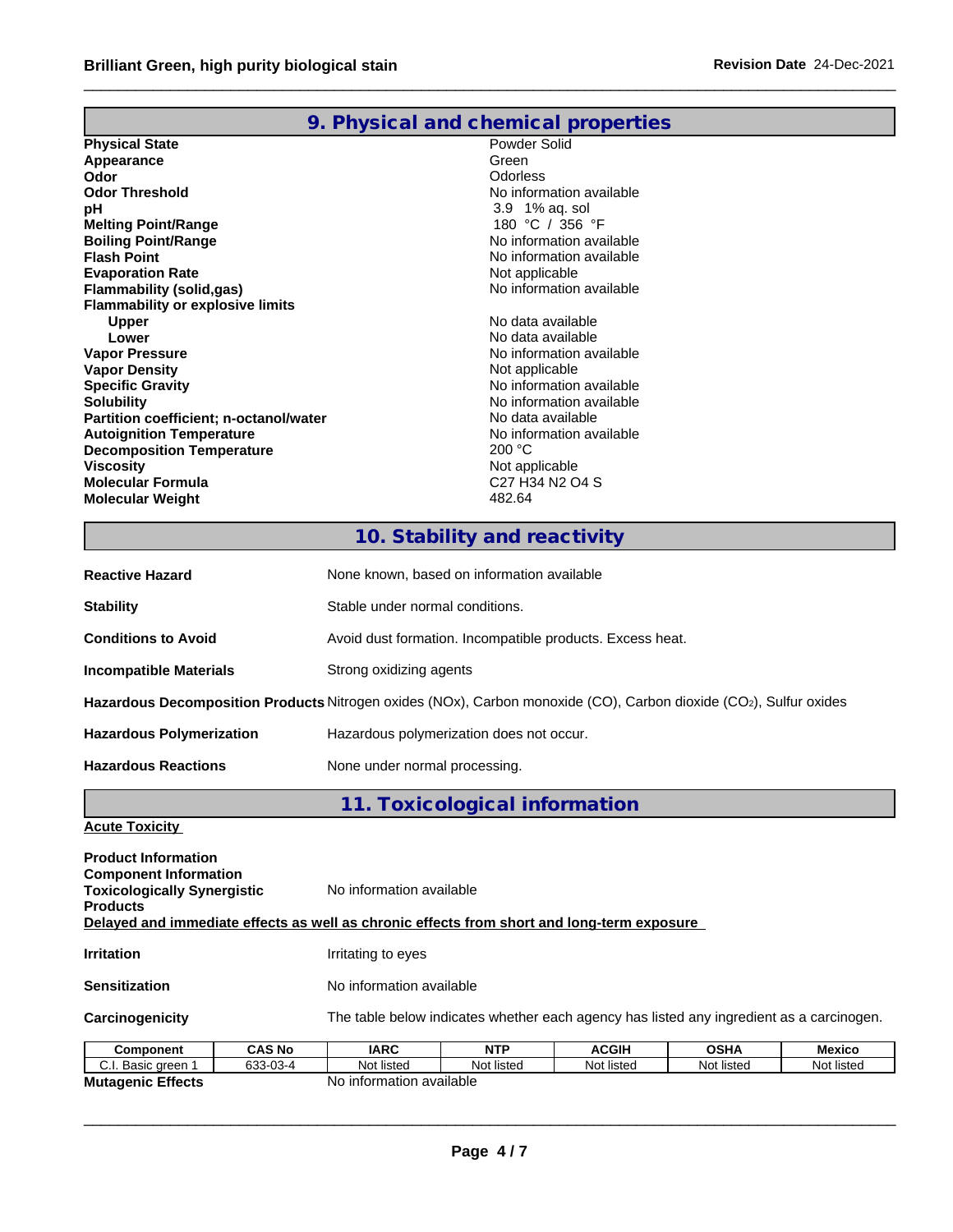| <b>Reproductive Effects</b>                                            | No information available.                                                                                                                                                                                                                                             |  |  |  |  |  |
|------------------------------------------------------------------------|-----------------------------------------------------------------------------------------------------------------------------------------------------------------------------------------------------------------------------------------------------------------------|--|--|--|--|--|
| <b>Developmental Effects</b>                                           | No information available.                                                                                                                                                                                                                                             |  |  |  |  |  |
| <b>Teratogenicity</b><br>No information available.                     |                                                                                                                                                                                                                                                                       |  |  |  |  |  |
| <b>STOT - single exposure</b><br><b>STOT - repeated exposure</b>       | None known<br>None known                                                                                                                                                                                                                                              |  |  |  |  |  |
| <b>Aspiration hazard</b>                                               | No information available                                                                                                                                                                                                                                              |  |  |  |  |  |
| Symptoms / effects, both acute and No information available<br>delayed |                                                                                                                                                                                                                                                                       |  |  |  |  |  |
| <b>Endocrine Disruptor Information</b>                                 | No information available                                                                                                                                                                                                                                              |  |  |  |  |  |
| <b>Other Adverse Effects</b>                                           | The toxicological properties have not been fully investigated.                                                                                                                                                                                                        |  |  |  |  |  |
|                                                                        | 12. Ecological information                                                                                                                                                                                                                                            |  |  |  |  |  |
| <b>Ecotoxicity</b><br>Do not empty into drains.                        |                                                                                                                                                                                                                                                                       |  |  |  |  |  |
| <b>Persistence and Degradability</b>                                   | Soluble in water Persistence is unlikely based on information available.                                                                                                                                                                                              |  |  |  |  |  |
| <b>Bioaccumulation/ Accumulation</b>                                   | No information available.                                                                                                                                                                                                                                             |  |  |  |  |  |
| <b>Mobility</b>                                                        | Will likely be mobile in the environment due to its water solubility.                                                                                                                                                                                                 |  |  |  |  |  |
|                                                                        | 13. Disposal considerations                                                                                                                                                                                                                                           |  |  |  |  |  |
| <b>Waste Disposal Methods</b>                                          | Chemical waste generators must determine whether a discarded chemical is classified as a<br>hazardous waste. Chemical waste generators must also consult local, regional, and<br>national hazardous waste regulations to ensure complete and accurate classification. |  |  |  |  |  |
|                                                                        | 14. Transport information                                                                                                                                                                                                                                             |  |  |  |  |  |
| <u>DOT</u><br><b>TDG</b><br><b>IATA</b><br><b>IMDG/IMO</b>             | Not regulated<br>Not regulated<br>Not regulated<br>Not regulated                                                                                                                                                                                                      |  |  |  |  |  |
|                                                                        | 15. Regulatory information                                                                                                                                                                                                                                            |  |  |  |  |  |

#### **United States of America Inventory**

| Component                               | <b>CAS No</b> | <b>TSCA</b> | TOO ALL<br><br>- Inventorv notification ا<br><b>Active-Inactive</b> | <b>TSCA</b><br><b>EPA Regulatory</b><br><b>Flags</b> |
|-----------------------------------------|---------------|-------------|---------------------------------------------------------------------|------------------------------------------------------|
| ~<br>. Basic green <sup>.</sup><br>U.I. | $33-03-4$     | $\cdots$    | CTIVE<br>8911 V L                                                   |                                                      |

#### **Legend:**

**TSCA** US EPA (TSCA) - Toxic Substances Control Act, (40 CFR Part 710) X - Listed '-' - Not Listed

**TSCA 12(b)** - Notices of Export Not applicable

#### **International Inventories**

Canada (DSL/NDSL), Europe (EINECS/ELINCS/NLP), Philippines (PICCS), Japan (ENCS), Japan (ISHL), Australia (AICS), China (IECSC), Korea (KECL).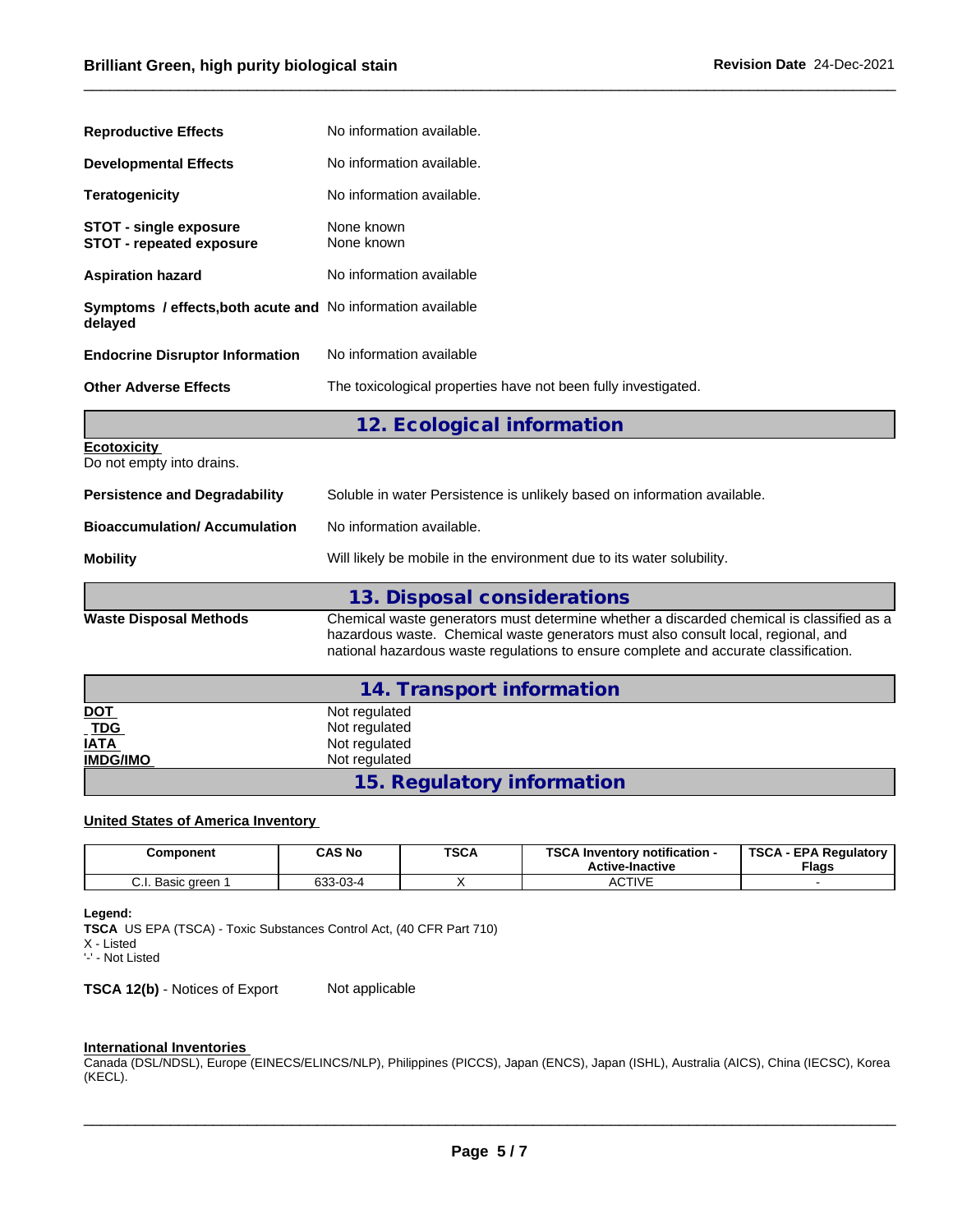| <b>Component</b>                                  | CAS No                                       | DSI | <b>NDSL</b> | <b>EINECS</b>              | <b>PICCS</b> | <b>ENCS</b> | <b>ISHL</b> | <b>AICS</b> | <b>IECSC</b> | <b>KECL</b> |
|---------------------------------------------------|----------------------------------------------|-----|-------------|----------------------------|--------------|-------------|-------------|-------------|--------------|-------------|
| $\overline{\phantom{a}}$<br>. Basic green<br>◡.୲. | $\sim$<br>ം ∩ീ-<br><b>A</b> -1<br>ບບບ<br>ັບບ |     |             | 10 <sup>c</sup><br>01<br>ື |              |             |             |             |              | KE-06975    |

**KECL** - NIER number or KE number (http://ncis.nier.go.kr/en/main.do)

#### **U.S. Federal Regulations**

| Not applicable                     |
|------------------------------------|
| See section 2 for more information |
| Not applicable                     |
| Not applicable                     |
| Not applicable                     |
| Not applicable                     |
|                                    |

**California Proposition 65** This product does not contain any Proposition 65 chemicals.

#### **U.S. State Right-to-Know Regulations**

| `omponen\                        | Massachusetts | <b>Jersey</b><br><b>New</b> | ennsvlvania | <b>Illinois</b> | Rhode<br>` Islan⊾ |
|----------------------------------|---------------|-----------------------------|-------------|-----------------|-------------------|
| araan<br>Basic<br>, uran .<br>ັ. |               |                             |             |                 |                   |

#### **U.S. Department of Transportation**

| Reportable Quantity (RQ):          | N |
|------------------------------------|---|
| <b>DOT Marine Pollutant</b>        | N |
| <b>DOT Severe Marine Pollutant</b> | N |

**U.S. Department of Homeland** This product does not contain any DHS chemicals.

**Other International Regulations**

**Security**

**Mexico - Grade** No information available

#### **Authorisation/Restrictions according to EU REACH**

| Component          | <b>Substances Subject to</b><br>Authorization | REACH (1907/2006) - Annex XIV -   REACH (1907/2006) - Annex XVII -  <br><b>Restrictions on Certain Dangerous 1907/2006) article 59 - Candidate</b><br><b>Substances</b> | <b>REACH Requlation (EC</b><br>List of Substances of Very High<br><b>Concern (SVHC)</b> |
|--------------------|-----------------------------------------------|-------------------------------------------------------------------------------------------------------------------------------------------------------------------------|-----------------------------------------------------------------------------------------|
| C.I. Basic green 1 |                                               | Use restricted. See item 75.                                                                                                                                            |                                                                                         |
|                    |                                               | (see link for restriction details)                                                                                                                                      |                                                                                         |

*https://echa.europa.eu/substances-restricted-under-reach*

#### **Safety, health and environmental regulations/legislation specific for the substance or mixture**

| Component          | <b>CAS No</b> | <b>OECD HPV</b>      | <b>Persistent Organic</b><br><b>Pollutant</b> | <b>Ozone Depletion</b><br>Potential | <b>Restriction of</b><br><b>Hazardous</b><br><b>Substances (RoHS)</b> |
|--------------------|---------------|----------------------|-----------------------------------------------|-------------------------------------|-----------------------------------------------------------------------|
| C.I. Basic green 1 | 633-03-4      | Not applicable       | Not applicable                                | Not applicable                      | Not applicable                                                        |
|                    |               |                      |                                               |                                     |                                                                       |
| Component          | <b>CAS No</b> | Seveso III Directive | <b>Seveso III Directive</b>                   | Rotterdam                           | <b>Basel Convention</b>                                               |
|                    |               | (2012/18/EC) -       | (2012/18/EC) -                                | <b>Convention (PIC)</b>             | (Hazardous Waste)                                                     |